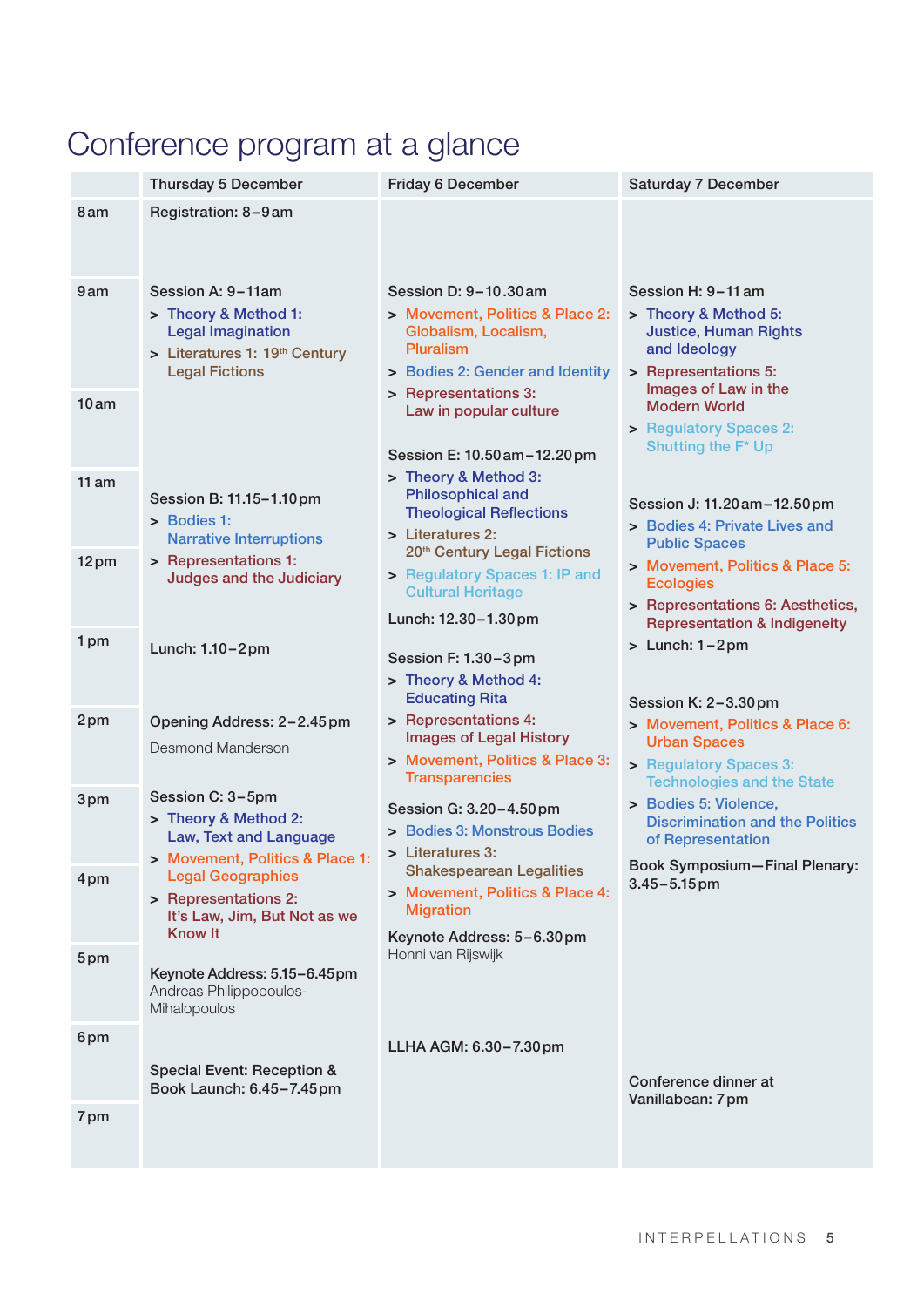## PROGRAM

### Thursday 5 December 2013

| $8 - 9$ am            | Registration                                                                                                                                                                                                                                                                                                                                                                                                                                                                                                                                                                                                                                             |                                                                                                                                                                                                                                                                                                                                                                                                                                                                                                                                                 |  |
|-----------------------|----------------------------------------------------------------------------------------------------------------------------------------------------------------------------------------------------------------------------------------------------------------------------------------------------------------------------------------------------------------------------------------------------------------------------------------------------------------------------------------------------------------------------------------------------------------------------------------------------------------------------------------------------------|-------------------------------------------------------------------------------------------------------------------------------------------------------------------------------------------------------------------------------------------------------------------------------------------------------------------------------------------------------------------------------------------------------------------------------------------------------------------------------------------------------------------------------------------------|--|
| $9 - 11$ am           | <b>Session A</b>                                                                                                                                                                                                                                                                                                                                                                                                                                                                                                                                                                                                                                         | <b>Session A</b>                                                                                                                                                                                                                                                                                                                                                                                                                                                                                                                                |  |
|                       | Venue: Theatre 2                                                                                                                                                                                                                                                                                                                                                                                                                                                                                                                                                                                                                                         | Venue: Seminar Room                                                                                                                                                                                                                                                                                                                                                                                                                                                                                                                             |  |
|                       | <b>THEORY &amp; METHOD 1:</b><br><b>Legal Imagination</b>                                                                                                                                                                                                                                                                                                                                                                                                                                                                                                                                                                                                | <b>LITERATURES 1:</b><br>19th Century Legal Fictions                                                                                                                                                                                                                                                                                                                                                                                                                                                                                            |  |
|                       | Chair: Mark Antaki                                                                                                                                                                                                                                                                                                                                                                                                                                                                                                                                                                                                                                       | Chair: Ben Authers                                                                                                                                                                                                                                                                                                                                                                                                                                                                                                                              |  |
|                       | Law as Memory<br>> Jonathon Crowe & Constance<br>Youngwon Lee, University of Queensland<br>This Thing Called Equity<br>> Robert Herian, Birkbeck College<br>& Open University<br><b>Voices of Law</b><br>> James Parker,<br>University of Melbourne<br><b>System of Law as Narrative</b><br>> Martin Škop,<br>Masaryk University                                                                                                                                                                                                                                                                                                                         | The Ladies Must Do What the Law Fails<br>To Do: Wilkie Collins's interpellation of the<br>law's feminist 'other'<br>> Kahil Lloyd, Griffith University<br>A Letter Always Arrives at its Destination:<br>Repression and the law in Bleak House<br>> Andre Dao, Monash University<br>The Reception of La Dame aux Camellias<br>and the Discourse of Freedom of<br>Marriage in Early Modern China<br>> Sha Li, University of Hong Kong<br>The Poet as Attorney: Shelley's<br>legal language<br>> Terence HW Shih, St John's University,<br>Taiwan |  |
| $11 - 11.15$ am       | Morning tea in foyer                                                                                                                                                                                                                                                                                                                                                                                                                                                                                                                                                                                                                                     |                                                                                                                                                                                                                                                                                                                                                                                                                                                                                                                                                 |  |
|                       | <b>Session B</b>                                                                                                                                                                                                                                                                                                                                                                                                                                                                                                                                                                                                                                         | <b>Session B</b>                                                                                                                                                                                                                                                                                                                                                                                                                                                                                                                                |  |
| $11.15$ am $-1.20$ pm | Venue: Theatre 2                                                                                                                                                                                                                                                                                                                                                                                                                                                                                                                                                                                                                                         | <b>Venue: Seminar Room</b>                                                                                                                                                                                                                                                                                                                                                                                                                                                                                                                      |  |
|                       | <b>REPRESENTATIONS 1:</b><br><b>Judges and the Judiciary</b><br>Chair: Tim Peters<br><b>Untangling Courtcraft: The paradox of</b><br>legitimate inaccessibility<br>> Alicia Qian, University of New<br>South Wales<br><b>Linking Judicial Activism with Musical</b><br>Improvisation: Some issues concerning<br>the ECJ's 'general principles' case-law<br>> Flavia Marisi, Independent Researcher<br>What do Portraits Tell us About the<br><b>Legal Profession?</b><br>> Alice Richardson, Department of Finance<br><b>Australian Judicial Biographers:</b><br>'Interpellators' of legal knowledge?<br>> Katherine Lindsay, University of<br>Newcastle | <b>BODIES 1: Narrative Interruptions</b><br>Chair: Karen Crawley<br>Criminal Story as an Interpellation<br>> Markéta Klusoňová, Masaryk University<br>Interrupting the Subject: Law and<br>life-writing<br>> Lee-Von Kim,<br>University of Oxford<br>Don't Mention the War<br>> Marett Leiboff,<br>University of Wollongong<br>Justice and Story Telling: Interpellating<br>the various narratives of the Emily<br>Perry story<br>> Rachel Spencer,<br>University of South Australia                                                            |  |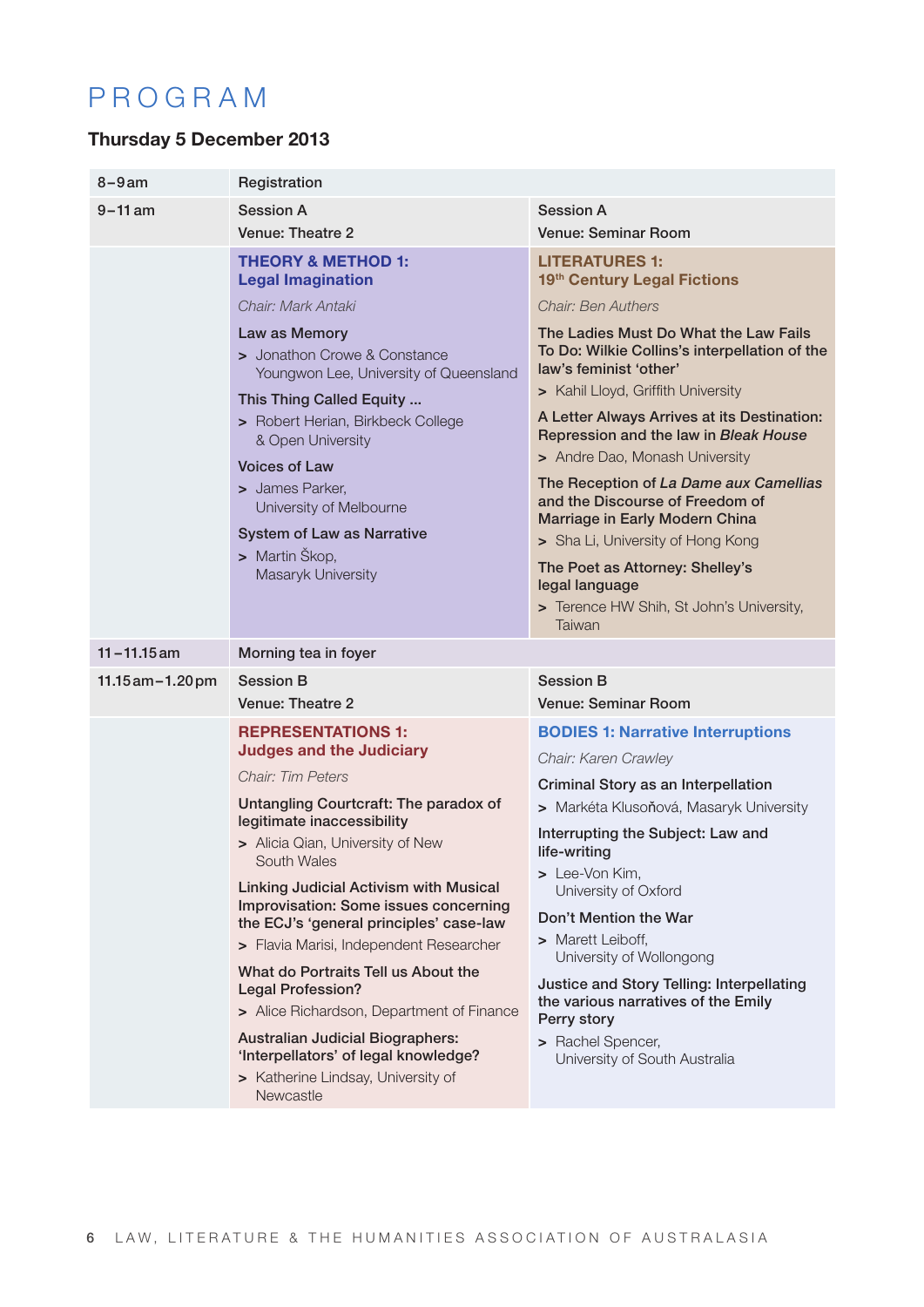| $1.20 - 2.10$ pm                        | Lunch in foyer                                                                                                                                                                                                                                                                                                                                                                                                                                                                                                                                                                                                                                                                  |                                                                                                                                                                                                                                                                                                                                                                                                                                                                                                                                                                                                                                                                                                                                   |                                                                                                                                                                                                                                                                                                                                                                                                                                                                                                                                                                                                                 |
|-----------------------------------------|---------------------------------------------------------------------------------------------------------------------------------------------------------------------------------------------------------------------------------------------------------------------------------------------------------------------------------------------------------------------------------------------------------------------------------------------------------------------------------------------------------------------------------------------------------------------------------------------------------------------------------------------------------------------------------|-----------------------------------------------------------------------------------------------------------------------------------------------------------------------------------------------------------------------------------------------------------------------------------------------------------------------------------------------------------------------------------------------------------------------------------------------------------------------------------------------------------------------------------------------------------------------------------------------------------------------------------------------------------------------------------------------------------------------------------|-----------------------------------------------------------------------------------------------------------------------------------------------------------------------------------------------------------------------------------------------------------------------------------------------------------------------------------------------------------------------------------------------------------------------------------------------------------------------------------------------------------------------------------------------------------------------------------------------------------------|
| $2.10 - 2.45$ pm                        | <b>Opening Address</b><br>> Professor Desmond Manderson, Australian National University                                                                                                                                                                                                                                                                                                                                                                                                                                                                                                                                                                                         |                                                                                                                                                                                                                                                                                                                                                                                                                                                                                                                                                                                                                                                                                                                                   |                                                                                                                                                                                                                                                                                                                                                                                                                                                                                                                                                                                                                 |
| $2.45 - 3pm$                            | Afternoon tea in foyer                                                                                                                                                                                                                                                                                                                                                                                                                                                                                                                                                                                                                                                          |                                                                                                                                                                                                                                                                                                                                                                                                                                                                                                                                                                                                                                                                                                                                   |                                                                                                                                                                                                                                                                                                                                                                                                                                                                                                                                                                                                                 |
| $3-5$ pm                                | <b>Session C</b><br>Venue: Theatre 1                                                                                                                                                                                                                                                                                                                                                                                                                                                                                                                                                                                                                                            | <b>Session C</b><br>Venue: Theatre 2                                                                                                                                                                                                                                                                                                                                                                                                                                                                                                                                                                                                                                                                                              | <b>Session C</b><br><b>Venue: Seminar Room</b>                                                                                                                                                                                                                                                                                                                                                                                                                                                                                                                                                                  |
|                                         | <b>MOVEMENT, POLITICS</b><br>& PLACE 1:<br><b>Legal Geographies</b><br><b>Chair: Ned Curthoys</b><br>'Sorry for the Interruption':<br><b>Re-interpreting border</b><br>narratives at the<br>India-Bangladesh border<br>> Debdatta Chowdhury,<br>University of Westminster<br>How is the Depth of Deep<br><b>Ecology? Reflections</b><br>on truth, Ab-originality<br>and place<br>> Oren Ben-Dor,<br>University of Southampton<br>On 'Localising'<br><b>International Criminal Law</b><br>> Rachel Hughes,<br>University of Melbourne<br><b>Interpellations of Justice</b><br>in the (Non)-Representation<br>of Somali Piracy<br>> Stephanie Jones,<br>University of Southampton | <b>REPRESENTATIONS 2:</b><br>It's Law, Jim, But Not as<br><b>We Know It</b><br>Chair: Joshua Neoh<br>'It's not the Jedi Way!':<br>Moral ambivalence and<br>delivering the 'good' in<br><b>Star Wars</b><br>> Alex Deagon,<br><b>Griffith University</b><br><b>Pencilled Justice:</b><br>The graphic anarchist<br>jurisprudence of Alan<br><b>Moore and Frank Miller</b><br>> Luis Gomez Romero,<br>University of Wollongong<br><b>Escaping the</b><br><b>Bureaucratisation of</b><br>Destiny: Law, theology<br>and freedom in The<br><b>Adjustment Bureau</b><br>> Timothy Peters,<br><b>Griffith University</b><br><b>Media: Exploring the final</b><br>frontier of humanity<br>> Bernadette Richards,<br>University of Adelaide | <b>THEORY &amp; METHOD 2:</b><br>Law, Text<br>and Language<br>Chair: Scott Veitch<br>'TeNOR' (Text and<br>Normativity) in Law:<br><b>From narratives</b><br>to normativity or<br>the genealogy of<br>textual normativity<br>> Vanessa Duss,<br>University of Lucerne<br><b>Between the Salt Water</b><br>and the Sea Strand:<br>Interpellation and<br>legislative drafting<br>> Nick Horn, Office of<br><b>Parliamentary Counsel</b><br><b>Rules: Between law</b><br>and language<br>> Angela Condello,<br>Roma Tre University<br><b>Fictions of Omniscience</b><br>> Karen Petroski,<br>Saint Louis University |
| $5.15 - 6.45$ pm<br>Venue:<br>Theatre 1 | <b>Keynote Address</b><br>Interpellating Air: Atmospherics of spatial justice<br>by Andreas Philippopoulos-Mihalopoulos, University of Westminster, London<br>Chair: Desmond Manderson                                                                                                                                                                                                                                                                                                                                                                                                                                                                                          |                                                                                                                                                                                                                                                                                                                                                                                                                                                                                                                                                                                                                                                                                                                                   |                                                                                                                                                                                                                                                                                                                                                                                                                                                                                                                                                                                                                 |
| $6.45 - 7.45$ pm<br>Venue: Foyer        | Special Event: Reception & Book Launch<br>> Alison Young, Street Art, Public City                                                                                                                                                                                                                                                                                                                                                                                                                                                                                                                                                                                               |                                                                                                                                                                                                                                                                                                                                                                                                                                                                                                                                                                                                                                                                                                                                   |                                                                                                                                                                                                                                                                                                                                                                                                                                                                                                                                                                                                                 |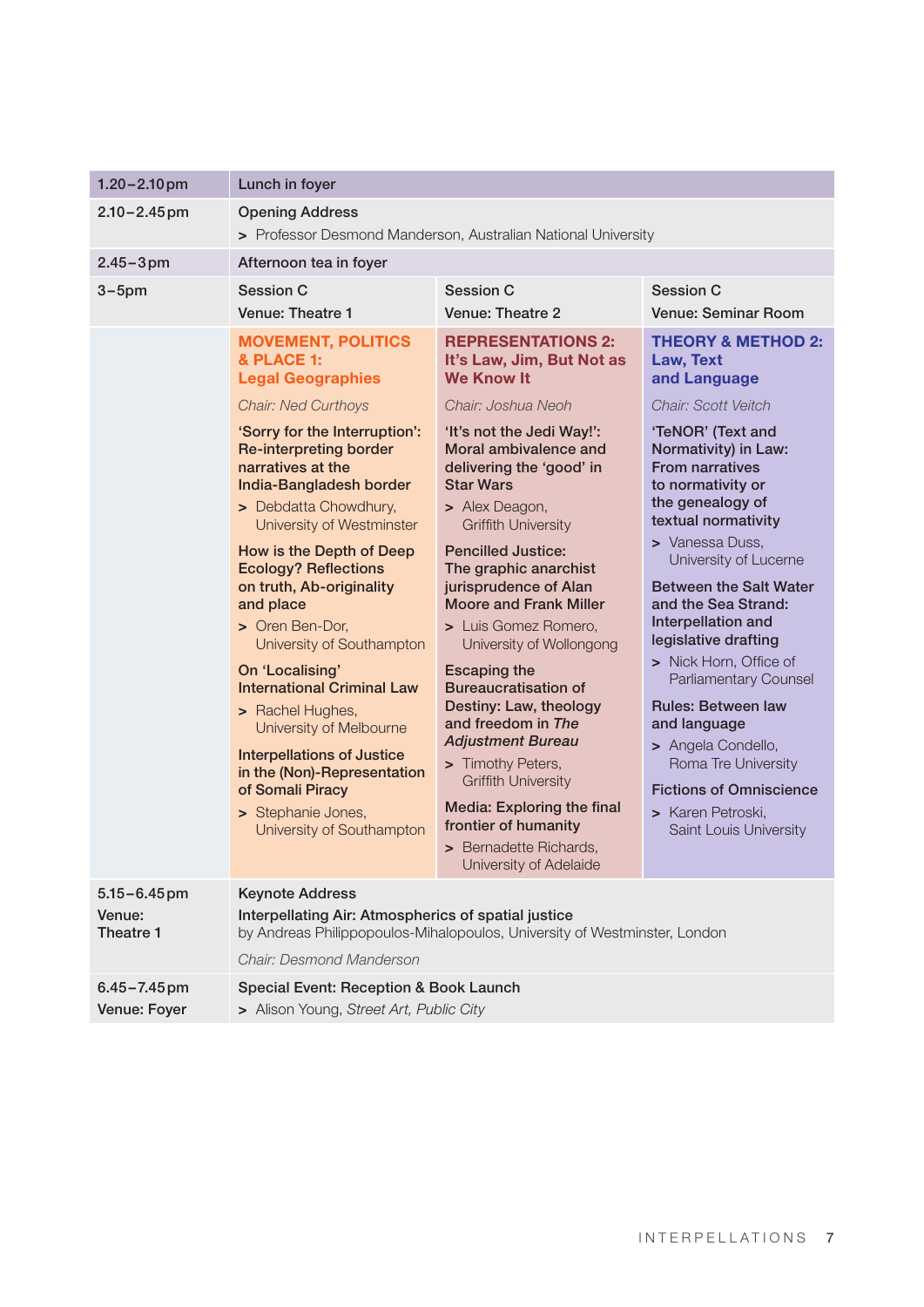### Friday 6 December 2013

| $9 - 10.30$ am     | <b>Session D</b><br>Venue: Theatre 1                                                                                                                                                                                                                                                                                                                                                                                                                                                                               | <b>Session D</b><br><b>Venue: Theatre 2</b>                                                                                                                                                                                                                                                                                                                                                                                                                                                                                                                                                                                                       | <b>Session D</b><br><b>Venue: Seminar Room</b>                                                                                                                                                                                                                                                                                                                                                                                                                                                                                                                |
|--------------------|--------------------------------------------------------------------------------------------------------------------------------------------------------------------------------------------------------------------------------------------------------------------------------------------------------------------------------------------------------------------------------------------------------------------------------------------------------------------------------------------------------------------|---------------------------------------------------------------------------------------------------------------------------------------------------------------------------------------------------------------------------------------------------------------------------------------------------------------------------------------------------------------------------------------------------------------------------------------------------------------------------------------------------------------------------------------------------------------------------------------------------------------------------------------------------|---------------------------------------------------------------------------------------------------------------------------------------------------------------------------------------------------------------------------------------------------------------------------------------------------------------------------------------------------------------------------------------------------------------------------------------------------------------------------------------------------------------------------------------------------------------|
|                    | <b>REPRESENTATIONS 3:</b><br><b>Law in Popular Culture</b><br><b>Chair: Ned Curthoys</b><br>A Human Rights Reading<br>of the Tintin Adventures<br>> Sarah Joseph,<br>Monash University<br>The Law of Lawlessness:<br>Post-apocalyptic<br>interpellation in<br><b>Falling Skies</b><br>> Steven S Kapica,<br>Northeastern University<br>From Rites to Realities,<br>and Back Again:<br>The televised spectacle<br>of human rights in<br><b>The Hunger Games</b><br>> William MacNeil,<br><b>Griffith University</b> | <b>MOVEMENT, POLITICS &amp;</b><br><b>PLACE 2:</b><br>Globalism, Localism,<br><b>Pluralism</b><br>Chair: Olivia Barr<br><b>Law and Articulation:</b><br>On the process of the rule<br>of law in post-war Liberia<br>> Shane Chalmers,<br><b>Australian National</b><br><b>University</b><br>Koskenniemi's 'Shared<br><b>Surface': The visual</b><br>expression of participating<br>within international<br>legal society<br>> Rebecca La Forgia,<br>University of Adelaide<br><b>Without Fear or Flavour:</b><br><b>Fusion cuisine and</b><br>its Others<br>> Richard Mohr &<br>Nadirsyah Hosen,<br>University of Wollongong                      | <b>BODIES 2:</b><br><b>Gender and Identity</b><br>Chair: Anne Macduff<br>Iron Men: Masculinity,<br>law and the panic attack<br>> Mitchell Travis,<br><b>Exeter University</b><br>The Politics of Appearance<br>> Sharon Peoples, Australian<br>National University<br>Storytelling 'Motherhood'<br>with Hermione, Katniss,<br><b>Meggie and the Warrior</b><br>Cats-or-Owls and Ravens<br><b>Raising Wrens</b><br>> Gillian Calder,<br>University of Victoria,<br><b>British Columbia</b>                                                                     |
| $10.30 - 10.50$ am | Morning tea in foyer                                                                                                                                                                                                                                                                                                                                                                                                                                                                                               |                                                                                                                                                                                                                                                                                                                                                                                                                                                                                                                                                                                                                                                   |                                                                                                                                                                                                                                                                                                                                                                                                                                                                                                                                                               |
| 10.50-12.20pm      | <b>Session E</b><br><b>Venue: Theatre 1</b>                                                                                                                                                                                                                                                                                                                                                                                                                                                                        | <b>Session E</b><br><b>Venue: Theatre 2</b>                                                                                                                                                                                                                                                                                                                                                                                                                                                                                                                                                                                                       | <b>Session E</b><br><b>Venue: Seminar Room</b>                                                                                                                                                                                                                                                                                                                                                                                                                                                                                                                |
|                    | <b>THEORY &amp; METHOD 3:</b><br><b>Philosophical and</b><br><b>Theological Reflections</b><br><b>Chair: Scott Veitch</b><br><b>Addressing Office</b><br>> Claire Loughnan,<br>University of Melbourne<br>Law, Politics and the<br><b>Relation of Address</b><br>> Fiona Jenkins, Australian<br><b>National University</b><br>Law and Love in Paul's<br>Letter to the Romans<br>> Joshua Neoh, Australian<br>National University                                                                                   | <b>REGULATORY SPACES 1:</b><br><b>IP and Cultural Heritage</b><br>Chair: Dorota Gozdecka<br>The Master's Tools Will<br><b>Never Dismantle the</b><br><b>Master's House: The</b><br>Indigenous human right<br>to culture and intangible<br>heritage in Kakadu<br><b>National Park</b><br>> Evelyn Whitelaw, AIATSIS<br><b>Rights in Words: Protecting</b><br>traditional cultural<br>linguistic expressions<br>in the Australian trade<br>mark system<br>> Sarah Castles, Attorney-<br>General's Department<br><b>Moral and Economic</b><br>Rights and the<br><b>Authorial Message</b><br>> Jani McCutcheon,<br>University of Western<br>Australia | <b>LITERATURES 2:</b><br>20 <sup>th</sup> Century Legal Fictions<br>Chair: James Parker<br>Literature, Global Culture<br>and Colonial Jurisdiction<br>in Christina Stead's Seven<br>poor men of Sydney<br>> Lucinda O'Brien,<br>University of Melbourne<br>The Separation of Church<br>and State in American Law:<br><b>Teaching The Crucible</b><br>in China<br>> Veronica Hendrick,<br>City University of New York<br><b>Reflections on the Banality</b><br>of Evil in the Novels of<br>Kazuo Ishiguro<br>> Ned Curthoys, Australian<br>National University |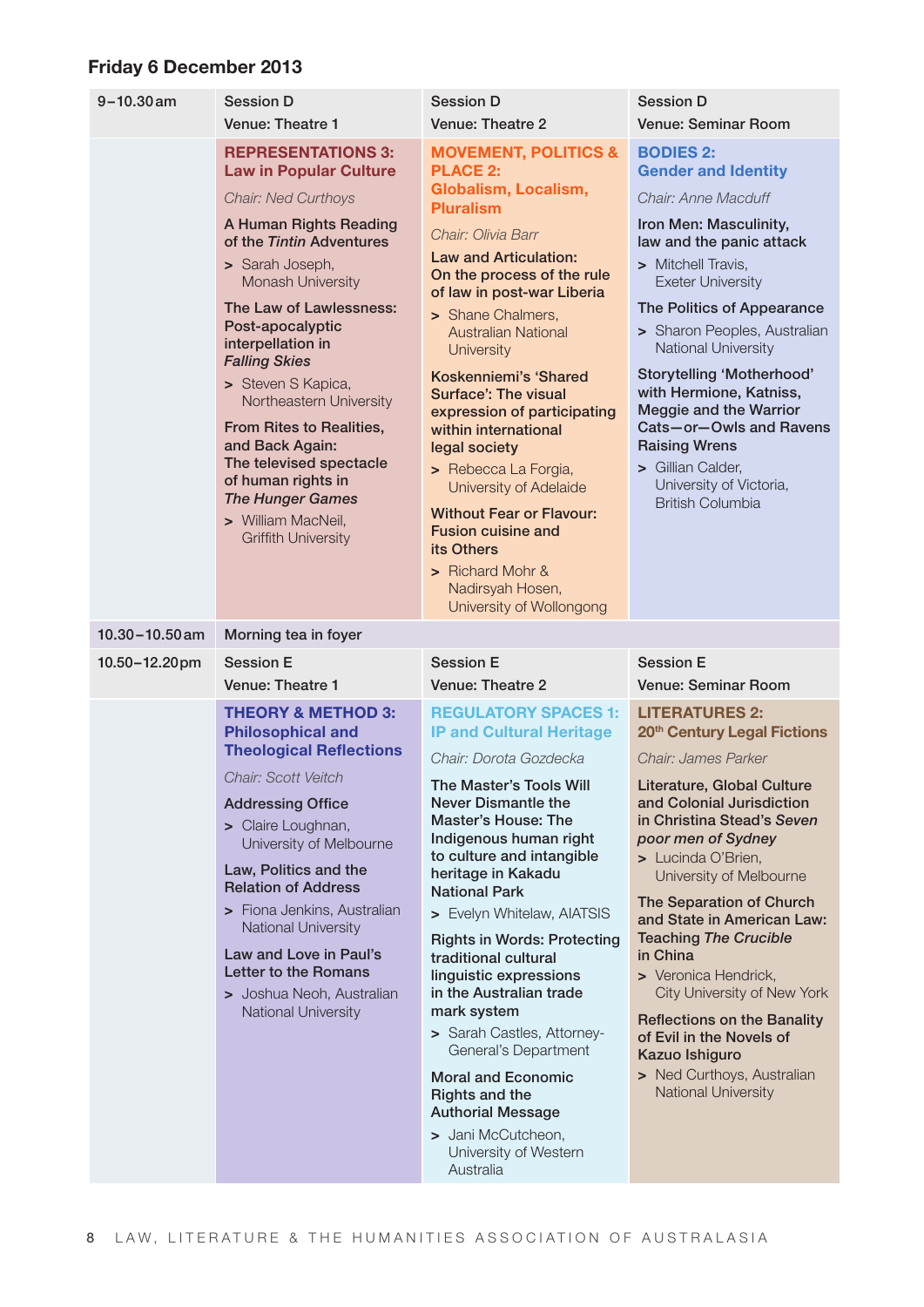| $12.20 - 1.30$ pm      | Lunch in foyer                                                                                                                                                                                                                                                                                                                                                                                                                                                                                                      |                                                                                                                                                                                                                                                                                                                                                                                                                                                                                                      |                                                                                                                                                                                                                                                                                                                                                                                                                                                                                                                          |  |
|------------------------|---------------------------------------------------------------------------------------------------------------------------------------------------------------------------------------------------------------------------------------------------------------------------------------------------------------------------------------------------------------------------------------------------------------------------------------------------------------------------------------------------------------------|------------------------------------------------------------------------------------------------------------------------------------------------------------------------------------------------------------------------------------------------------------------------------------------------------------------------------------------------------------------------------------------------------------------------------------------------------------------------------------------------------|--------------------------------------------------------------------------------------------------------------------------------------------------------------------------------------------------------------------------------------------------------------------------------------------------------------------------------------------------------------------------------------------------------------------------------------------------------------------------------------------------------------------------|--|
| $1.30 - 3 \,\text{pm}$ | <b>Session F</b>                                                                                                                                                                                                                                                                                                                                                                                                                                                                                                    | <b>Session F</b>                                                                                                                                                                                                                                                                                                                                                                                                                                                                                     | <b>Session F</b>                                                                                                                                                                                                                                                                                                                                                                                                                                                                                                         |  |
|                        | Venue: Theatre 1                                                                                                                                                                                                                                                                                                                                                                                                                                                                                                    | <b>Venue: Theatre 2</b>                                                                                                                                                                                                                                                                                                                                                                                                                                                                              | Venue: Seminar Room                                                                                                                                                                                                                                                                                                                                                                                                                                                                                                      |  |
|                        | <b>REPRESENTATIONS 4:</b><br><b>Images of Legal History</b><br>Chair: Luis Gomez Romero<br><b>Bodies in the Water:</b><br><b>Contemporary resonances</b><br>of Turner's Slave Ship<br>> Desmond Manderson,<br><b>Australian National</b><br>University<br>Representations of<br><b>Popular Sovereignty</b><br>> Mark Antaki,<br><b>McGill University</b><br>In Search of 'the Decisive<br><b>Constitutional Moment'</b><br>> Stefan Huygebaert,<br><b>Ghent University</b>                                          | <b>MOVEMENT, POLITICS</b><br>& PLACE 3:<br><b>Transparencies</b><br><b>Chair: Ben Authers</b><br><b>ANU RegNet Panel:</b><br><b>Transparencies</b><br>> Valerie Braithwaite<br>> Kathryn Henne<br>> Natasha Tusikov<br>Developing/Developed:<br><b>Competing definitions</b><br>of development and<br>modernity from the<br>realm of international<br>economic law<br>> Simon Kozlina,<br>University of Western<br>Sydney                                                                            | <b>THEORY &amp; METHOD 4:</b><br><b>Educating Rita</b><br>Chair: Anne Macduff<br><b>Althusser's Mirror:</b><br>The interpellated<br>law student<br>> Paula Baron,<br>La Trobe University<br><b>Thinking in Pictures:</b><br><b>Challenging textual</b><br>interpretation in<br>legal education<br>> Dorota Gozdecka,<br>University of Helsinki<br><b>Woman Swallows Snail: The</b><br>interpellation of case law<br>> Ludmilla Robinson,<br>University of Western<br>Sydney                                              |  |
| $3 - 3.20$ pm          | Afternoon tea in foyer                                                                                                                                                                                                                                                                                                                                                                                                                                                                                              |                                                                                                                                                                                                                                                                                                                                                                                                                                                                                                      |                                                                                                                                                                                                                                                                                                                                                                                                                                                                                                                          |  |
| $3.20 - 4.50$ pm       | <b>Session G</b>                                                                                                                                                                                                                                                                                                                                                                                                                                                                                                    | <b>Session G</b>                                                                                                                                                                                                                                                                                                                                                                                                                                                                                     | <b>Session G</b>                                                                                                                                                                                                                                                                                                                                                                                                                                                                                                         |  |
|                        | <b>Venue: Theatre 1</b>                                                                                                                                                                                                                                                                                                                                                                                                                                                                                             | <b>Venue: Theatre 2</b>                                                                                                                                                                                                                                                                                                                                                                                                                                                                              | <b>Venue: Seminar Room</b>                                                                                                                                                                                                                                                                                                                                                                                                                                                                                               |  |
|                        | <b>MOVEMENT, POLITICS</b><br>& PLACE 4:<br><b>Migration</b><br>Chair: Anne Macduff<br>The Nomos of the Sea and<br><b>People in Small Boats</b><br>> Stewart Motha,<br>Birkbeck College,<br>University of London<br><b>The Persistent Demand</b><br>of the 'Queue' in<br><b>Australian Refugee Law</b><br>and Discourse<br>> Justine Poon, Australian<br><b>National University</b><br><b>Performance Anxieties:</b><br>Legal speech acts and<br>their effects<br>> Trish Luker, University<br>of Technology, Sydney | <b>BODIES 3:</b><br><b>Monstrous Bodies</b><br>Chair: Joshua Neoh<br>Law's Accounts of Justice<br>and Wickedness and<br><b>Monstrous Bodily Excess</b><br>in The Exorcist<br>> Penny Crofts, University<br>of Technology, Sydney<br>Sex, Violence or Something<br>Else?: (Re)Interpellating<br>sadomasochism in<br>legal discourse<br>> Theodore Bennett,<br>University of<br>Western Australia<br>Questioning<br><b>Criminalisation of Incest</b><br>> Vera Bergelson,<br><b>Rutgers University</b> | <b>LITERATURES 3:</b><br><b>Shakespearean</b><br><b>Legalities</b><br>Chair: Tim Peters<br>From a Criminal without a<br>Crime to a Crime without<br>a Criminal: Shakespeare,<br>de Sade, and Camus<br>> Yevgen Galona,<br><b>Emory University</b><br>Before 'Before the Law':<br>The arresting force of<br><b>Shakespeare's Measure</b><br>for Measure<br>> Carolyn Sale,<br>University of Alberta<br><b>Interpellations and</b><br><b>Equivocations in King Lear</b><br>> Susan Sage Heinzelman,<br>University of Texas |  |
| $5 - 6.30$ pm          | <b>Keynote Address</b>                                                                                                                                                                                                                                                                                                                                                                                                                                                                                              | Encountering Legal Imaginaries of Harm: Towards an ethico-critical practice                                                                                                                                                                                                                                                                                                                                                                                                                          |                                                                                                                                                                                                                                                                                                                                                                                                                                                                                                                          |  |
| Venue:<br>Theatre 1    | by Honni van Rijswijk, University of Technology, Sydney<br>Chair: Rosanne Kennedy                                                                                                                                                                                                                                                                                                                                                                                                                                   |                                                                                                                                                                                                                                                                                                                                                                                                                                                                                                      |                                                                                                                                                                                                                                                                                                                                                                                                                                                                                                                          |  |
| $6.30 - 7.30$ pm       | <b>LLHA AGM</b>                                                                                                                                                                                                                                                                                                                                                                                                                                                                                                     |                                                                                                                                                                                                                                                                                                                                                                                                                                                                                                      |                                                                                                                                                                                                                                                                                                                                                                                                                                                                                                                          |  |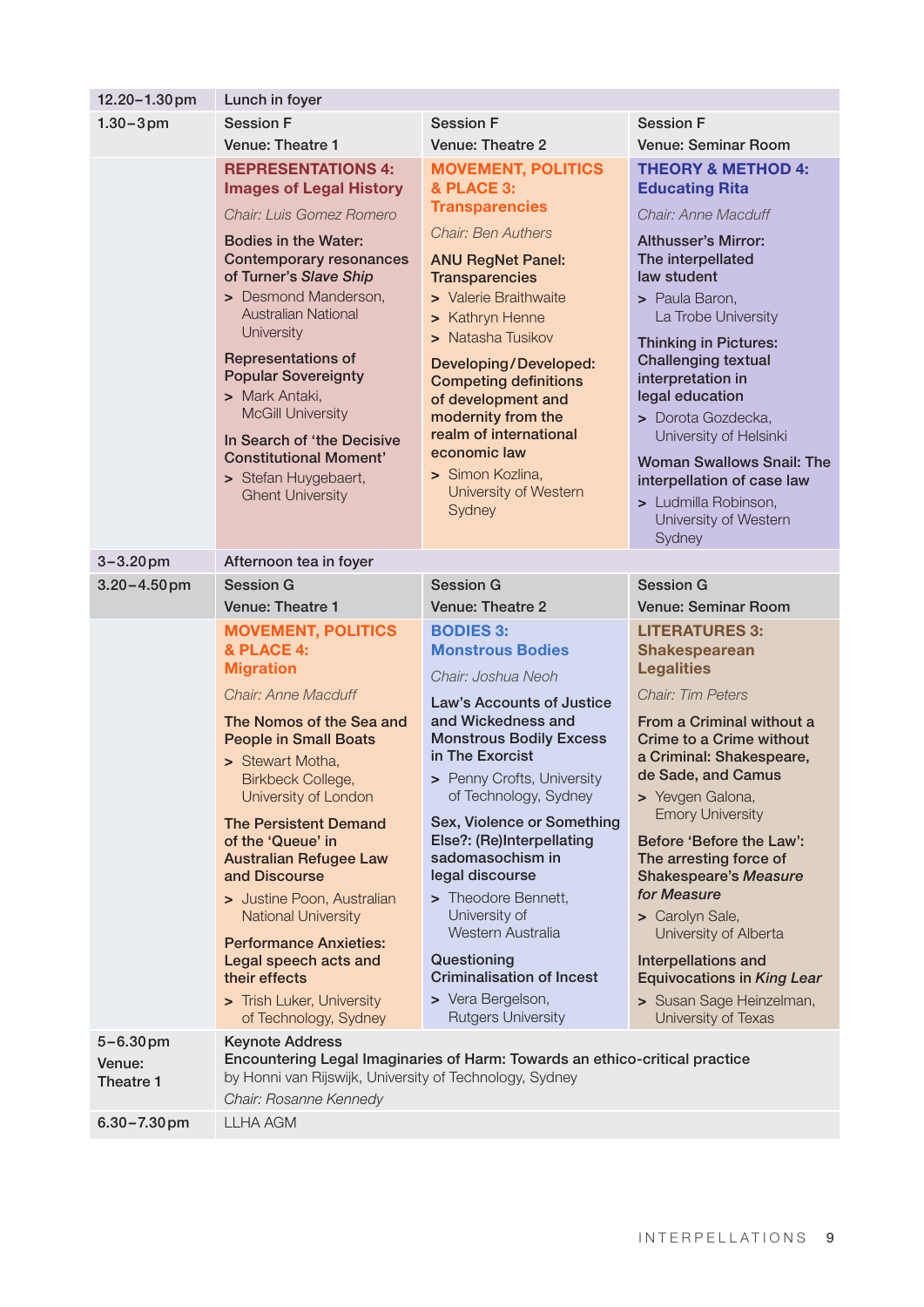#### Saturday 7 December 2013

| $9 - 11$ am         | <b>Session H</b>                                                                                                                                                                                                                                                                                                                                                                                                                                                                                                                                                                            | <b>Session H</b>                                                                                                                                                                                                                                                                                                                                                                                                                                                                                                                                                                                                                                                                                                                   | <b>Session H</b>                                                                                                                                                                                                                                                                                                                                                                                                                                                                                                                                                                                                                 |
|---------------------|---------------------------------------------------------------------------------------------------------------------------------------------------------------------------------------------------------------------------------------------------------------------------------------------------------------------------------------------------------------------------------------------------------------------------------------------------------------------------------------------------------------------------------------------------------------------------------------------|------------------------------------------------------------------------------------------------------------------------------------------------------------------------------------------------------------------------------------------------------------------------------------------------------------------------------------------------------------------------------------------------------------------------------------------------------------------------------------------------------------------------------------------------------------------------------------------------------------------------------------------------------------------------------------------------------------------------------------|----------------------------------------------------------------------------------------------------------------------------------------------------------------------------------------------------------------------------------------------------------------------------------------------------------------------------------------------------------------------------------------------------------------------------------------------------------------------------------------------------------------------------------------------------------------------------------------------------------------------------------|
|                     | <b>Venue: Theatre 1</b>                                                                                                                                                                                                                                                                                                                                                                                                                                                                                                                                                                     | Venue: Theatre 2                                                                                                                                                                                                                                                                                                                                                                                                                                                                                                                                                                                                                                                                                                                   | <b>Venue: Seminar Room</b>                                                                                                                                                                                                                                                                                                                                                                                                                                                                                                                                                                                                       |
|                     | <b>THEORY &amp; METHOD 5:</b><br><b>Justice, Human Rights</b><br>and Ideology<br>Chair: Joshua Neoh<br>Law and the<br><b>Common Good</b><br>> Scott Veitch,<br>University<br>of Hong Kong<br>Human rights (as)<br>Interpellations:<br><b>Transformative potential</b><br>and the metamorphosis<br>of the subject<br>> Kimberley Brayson,<br>University of Sussex<br><b>Otherwise than Human:</b><br>Interpellation of the human<br>rights discourse<br>> Aurora Voiculescu,<br>University of Westminster<br><b>How Legal Ideology</b><br>is Done<br>> Iain Stewart,<br>Macquarie University | <b>REGULATORY SPACES 2:</b><br><b>Shutting the F* Up</b><br>Chair: Penny Croft<br>The First Duty of a<br><b>Storyteller: Censorship</b><br>and the cultural legal<br>in Martin McDonagh's<br><b>The Pillowman</b><br>> Karen Crawley,<br><b>Griffith University</b><br><b>Regulation by Ridicule:</b><br>Humorous denigration as<br>a regulatory instrument<br>> Peter Grabosky, Australian<br><b>National University</b><br>Violent, Filthy, Disgusting<br><b>Words: Questioning</b><br>common sense assumptions<br>about swearing in offensive<br>language crimes<br>> Elyse Methven,<br>University of Technology,<br>Sydney<br>Censorship and the Limits<br>of the Literary<br>> Nicole Moore, University<br>of New South Wales | <b>REPRESENTATIONS 5:</b><br>Images of Law in the<br><b>Modern World</b><br>Chair: Alison Young<br>Mark Rothko Before the Law<br>> Morgan Thomas, University<br>of Cincinnatti<br>'If I contend with thee':<br>The interpellation of justice<br>through participatory<br>art practices<br>> Toby Juliff, University<br>of Melbourne<br>Signs, Politics and History:<br>Visual symbols related to the<br>birth of the Italian Republic<br>after World War 2<br>> Grazia Micciché, Australian<br><b>National University</b><br>The Crafting of Law and<br>the Coining of Culture<br>> Sarah Marusek,<br>University of Hawai'i Hilo |
| $11 - 11.20$ am     | Morning tea in foyer                                                                                                                                                                                                                                                                                                                                                                                                                                                                                                                                                                        |                                                                                                                                                                                                                                                                                                                                                                                                                                                                                                                                                                                                                                                                                                                                    |                                                                                                                                                                                                                                                                                                                                                                                                                                                                                                                                                                                                                                  |
| 11.20 am - 12.50 pm | Session J                                                                                                                                                                                                                                                                                                                                                                                                                                                                                                                                                                                   | Session J                                                                                                                                                                                                                                                                                                                                                                                                                                                                                                                                                                                                                                                                                                                          | Session J                                                                                                                                                                                                                                                                                                                                                                                                                                                                                                                                                                                                                        |
|                     | Venue: Theatre 1                                                                                                                                                                                                                                                                                                                                                                                                                                                                                                                                                                            | <b>Venue: Theatre 2</b>                                                                                                                                                                                                                                                                                                                                                                                                                                                                                                                                                                                                                                                                                                            | <b>Venue: Seminar Room</b>                                                                                                                                                                                                                                                                                                                                                                                                                                                                                                                                                                                                       |
|                     | <b>BODIES 4:</b><br><b>Private Lives and</b><br><b>Public Spaces</b><br>Chair: Karen Crawley<br>Open Secrets: In the park<br>after dark<br>> Katherine Biber,<br>University of Technology,<br>Sydney<br><b>Intimate Archives:</b><br>Love letters and the<br>evidentiary imaginary<br>> Rosanne Kennedy,<br><b>Australian National</b><br>University<br>Sitting in Public as an                                                                                                                                                                                                             | <b>MOVEMENT, POLITICS</b><br>& PLACE 5:<br><b>Ecologies</b><br>Chair: Olivia Barr<br>The Culture of<br><b>Climate Change</b><br>> Matthew Rimmer,<br><b>Australian National</b><br><b>University</b><br>As Human, As Animal:<br><b>PETA and the ethics of</b><br>analogical reasoning for<br>animal advocacy<br>> Myra Cheng, University<br>of Technology, Sydney<br><b>The Consciousness</b>                                                                                                                                                                                                                                                                                                                                      | <b>REPRESENTATIONS 6:</b><br><b>Aesthetics, Representation</b><br>& Indigeneity<br>Chair: Oren Ben-Dor<br><b>Imaging Counter-Sovereignty:</b><br>Aboriginal contemporary art &<br>the trope of inverted sovereignty<br>> Oliver Watts, University<br>of Sydney<br><b>Grounded Memory:</b><br>An interpellation between<br>land and culture<br>> Jan Hogan,<br>University of Tasmania<br><b>Encoding and Realising</b><br>Australian Indigenous Legal<br>Processes Through Song,                                                                                                                                                  |